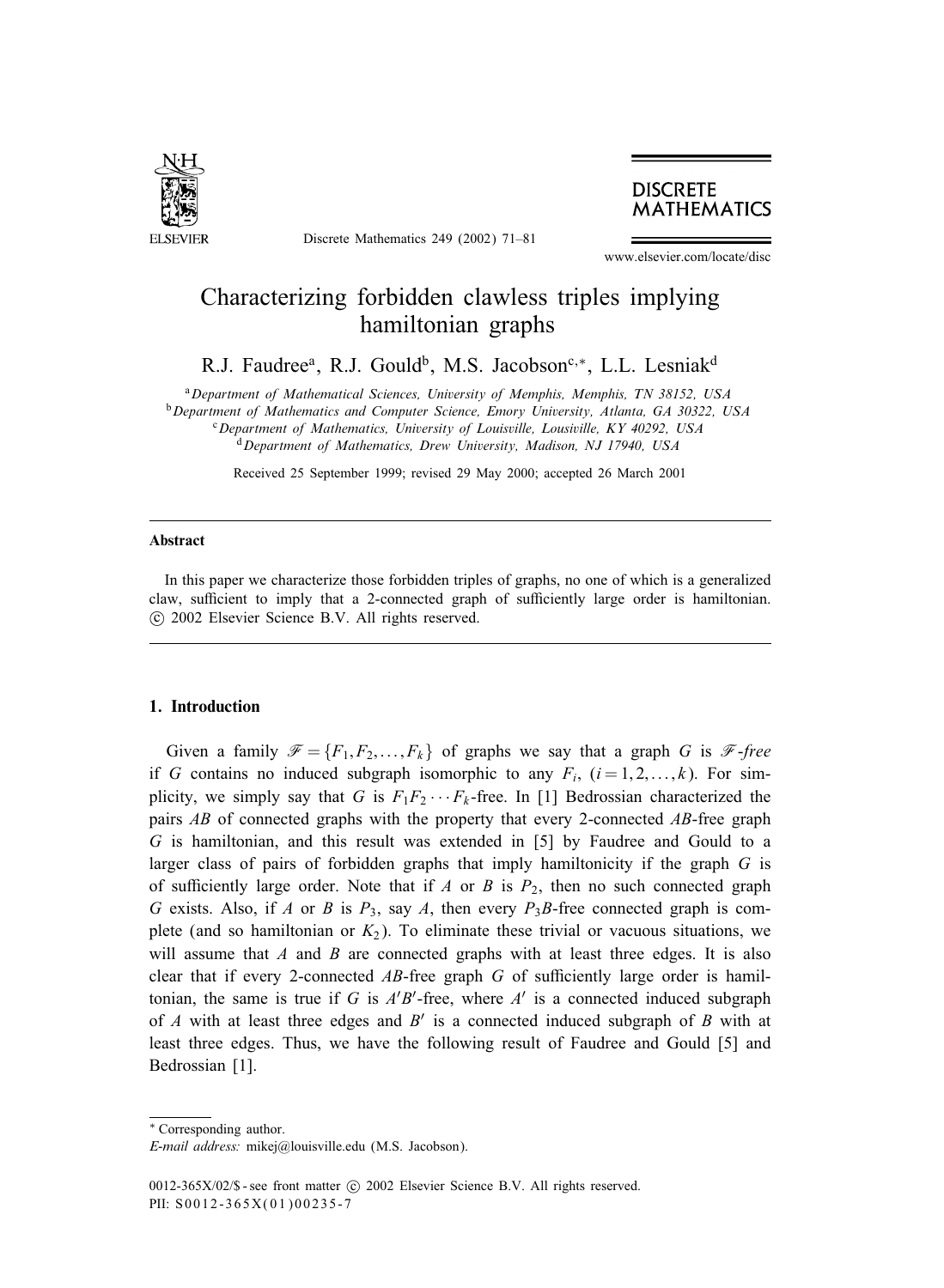

Theorem 1 (Bedrossian [1] and Faudree and Gould [5]). *Let A and B be connected graphs with at least three edges, and let G be a 2-connected graph of sufficiently large order. Then G being AB-free implies that G is hamiltonian if and only if*  $A = K_{1,3}$  *and B is a connected induced subgraph of*  $P_6$ ,  $Z_3$ ,  $W$  *or N* (*see Fig. 1*) *with at least three edges.*

As indicated in Theorem 1, the *claw*  $K_{1,3}$  occurs in every forbidden pair. This is not the case for forbidden triples. In this paper we characterize those forbidden triples XYZ of connected graphs, none of which is a generalized claw  $K_{1,r}$ ,  $(r \ge 3)$ , which imply that every 2-connected  $XYZ$ -free graph of sufficiently large order is hamiltonian. Again, we restrict our attention to triples  $XYZ$  such that each of X, Y, Z is a connected graph with at least three edges. Furthermore, since none of  $X$ ,  $Y$  or  $Z$  is a claw, forbidding no pair of the graphs  $X$ ,  $Y$ ,  $Z$  is sufficient for hamiltonicity. The situation for all graphs in which one of  $X$ ,  $Y$  or  $Z$  is a claw was recently completed in [3]. The case for forbidden triples that imply hamiltonicity for graphs of sufficiently large order still remains open. Before stating this result, some additional graphs must be described.

The generalized Bull  $B_{1,3}$ , the Eiffel E, and the Racket R are graphs that are displayed in Fig. 2. The graph  $P_{x_1,x_2,x_3}$  is obtained from two vertex disjoint triangles by joining corresponding vertices by a path  $P_{x_i}$  for  $(1 \le i \le 3)$ . Any of the paths  $P_{x_i}$ may be replaced by a triangle  $T$ . Again, see Fig. 2 for an example of a graph of this type.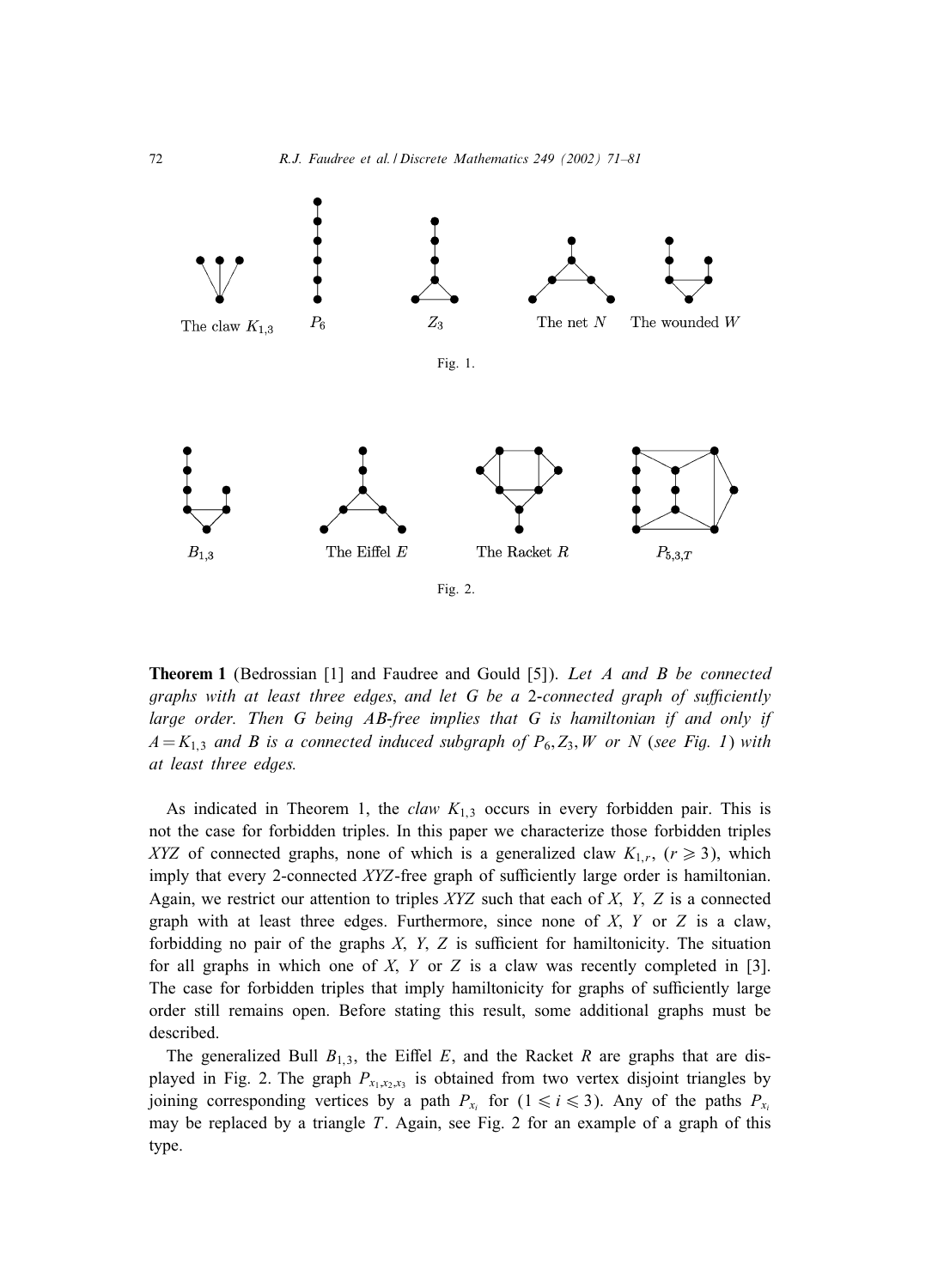Theorem 2 (Brousek [3]). *Let X and Y be connected graphs such that neither X nor Y is an induced subgraph of any of the graphs*  $P_6$ , *N*, *or W. Then*,

- (i) *there exists* 62 *pairs XY of graphs such that the property "G is* 2*-connected and* K1;3XY *-free" implies G is hamiltonian*; *and*
- (ii) K1;3XY *is a maximal triple of forbidden subgraphs such that G being* K1;3XY *-free implies G is hamiltonian if and only if*

$$
K_{1,3}XY \in \{K_{1,3}DP_{3,3,3}, K_{1,3}EP_{T,T,T}, K_{1,3}P_7P_{T,T,T}, K_{1,3}B_{1,3}R\}.
$$

We will call a triple XYZ good if each of X, Y and Z is a connected graph with at least three edges which is not a generalized claw and also for which every 2-connected  $XYZ$ -free graph of sufficiently large order is hamiltonian.

For convenience we introduce the following notation. Let  $A(i, j, k)$  denote the graph obtained from a claw  $K_{1,3}$  by subdividing the edges, i, j, and k times, respectively. Note that  $G_4$  does not contain  $C_3$ ,  $C_4$ ,  $P_7$ ,  $A(3,0,0)$ , or  $A(2,1,0)$  as an induced subgraph. Hence,  $X \le G_4$  and we can conclude that  $X \le P_6$ ,  $X \le A(2, 0, 0)$ , or  $X \le A(1, 1, 0)$ . Therefore if XYZ is a good triple, we know that  $X = P_4$ ,  $X = P_5$ ,  $X = P_6$ ,  $X = A(1, 0, 0)$ ,  $X = A(2, 0, 0)$  or  $X = A(1, 1, 0);$   $Y = B_1$ ,  $B_2$ , or  $B_3$ ; and  $Z = K_{2,k}$  for some  $k \ge 2$ .

In this paper we will characterize those triples XYZ, none of which is a generalized claw, that are good. For convenience, if  $H$  is an induced subgraph of  $G$ , we will write  $\leq G$ . If XYZ is a good triple, then certainly  $X'Y'Z'$  is a good triple if  $X' \leq X$ ,  $Y' \leq Y$ and  $Z' \leq Z$ , and  $X'$ ,  $Y'$  and  $Z'$  are connected graphs with at least three edges. If XYZ is a good triple, we will say that it is a *maximal good triple*, if it is a proper induced triple of no other good triple. As before, we say that XYZ is an induced triple. More specifically the following will be proved.

**Theorem 3.** Let G be a 2-connected graph of sufficiently large order n, and let X, Y *and Z be connected graphs with at least three edges*; *none of which is a generalized claw. Then G being XYZ-free implies that G is hamiltonian if and only if XYZ is one of the following triples*:

(i)  $P_4B_2K_{2,\lceil (n+1)/2 \rceil}$ , (ii)  $P_4B_3K_{2,3}$ , (iii)  $P_5B_1K_{2,\lfloor n/3 \rfloor}$ , (iv)  $A(1,0,0)B_1K_{2,\lfloor n/2 \rfloor-2}$ , (v)  $A(2,0,0)B_1K_{2,2}$ , (vi)  $A(1,1,0)B_1K_{2,2}$ , (vii)  $P_6B_1K_{2,2}$ (viii)  $P_5B_2K_{2,3}$ ,

*or XYZ is an induced triple of one of these eight triples*.

# 2. Examples

In this section we will describe examples that place restrictions on which triples XYZ can be good, and verify that the only possible good triples with none of the graphs being a generalized claw are those described in Theorem 3.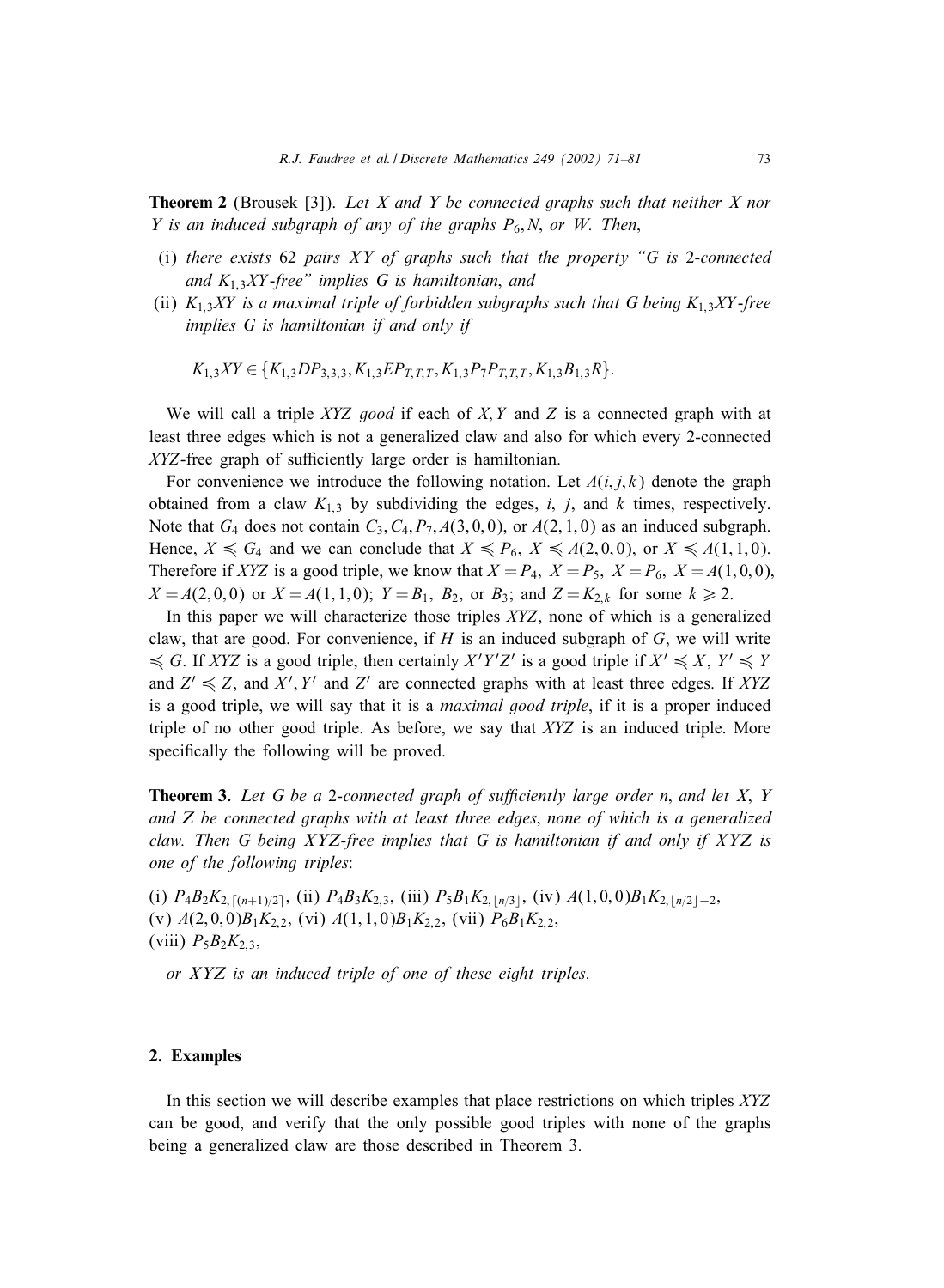

Fig. 3.

Suppose that XYZ is a good triple. Then every 2-connected nonhamiltonian graph of sufficiently large order contains at least one of  $X$ ,  $Y$  and  $Z$  as an induced subgraph. We begin by considering the 2-connected nonhamiltonian graphs of Fig. 3.

Without loss of generality, assume that X is an induced subgraph of  $G_1$ . Since  $X \neq K_{1,3}$  and X has at least three edges, it follows that  $P_4 \leq X \leq S$ , where S is a proper subdivision (i.e., a subdivision with at least four edges) of  $K_{1,3}$ . Since  $K_{2,k}$ is nonhamiltonian for  $k \geq 3$  and contains no induced  $P_4$ , and Z is not a generalized claw  $K_{1,r}$ , we may assume  $Z = K_{2,k}$  for some  $k \ge 2$ . Finally, since  $G_2$  and  $G_3$  are nonhamiltonian and neither contains an induced  $P_4$  or  $C_4$  and Y is not a generalized claw, we conclude that  $Y \preccurlyeq G_2$  and  $Y \preccurlyeq G_3$ , and thus  $Y = B_1$ ,  $B_2$  or  $B_3$  (generalized books, see Fig. 4).

Let  $A(i, j, k)$  denote the graph obtained from a claw  $K_{1,3}$  by subdividing the edges i, j, and k times respectively. Note that  $G_4$  does not contain  $C_3$ ,  $C_4$ ,  $P_7$ ,  $A(3,0,0)$ , or  $A(2, 1, 0)$  as an induced subgraph. Hence,  $X \le G_4$  and we can conclude that  $X \le$  $P_6$ ,  $X \le A(2, 0, 0)$ , or  $\le A(1, 1, 0)$ . Therefore if XYZ is a good triple, we know that  $X = P_4$ ,  $X = P_5$ ,  $X = P_6$ ,  $X = A(1, 0, 0)$ ,  $X = A(2, 0, 0)$  or  $X = A(1, 1, 0)$ ;  $Y = B_1$ ,  $Y = B_2$ , or  $Y = B_3$ ; and  $Z = K_{2,k}$  for some  $k \ge 2$ .

Since  $G_5$  is  $P_6B_2K_{2,2}$ -free, and  $G_8$  is  $P_6B_1K_{2,3}$ -free, any good triple XYZ with  $X = P_6$ will have  $Y = B_1$  and  $Z = K_{2,2}$ . Since  $G_9$  is  $P_5B_3K_{2,2}$ -free, any good triple XYZ with  $X = P_5$  will have  $Y = B_2$  or  $B_1$ . Since  $G_6$  is  $P_5B_2K_{2,4}$ -free, any good triple XYZ with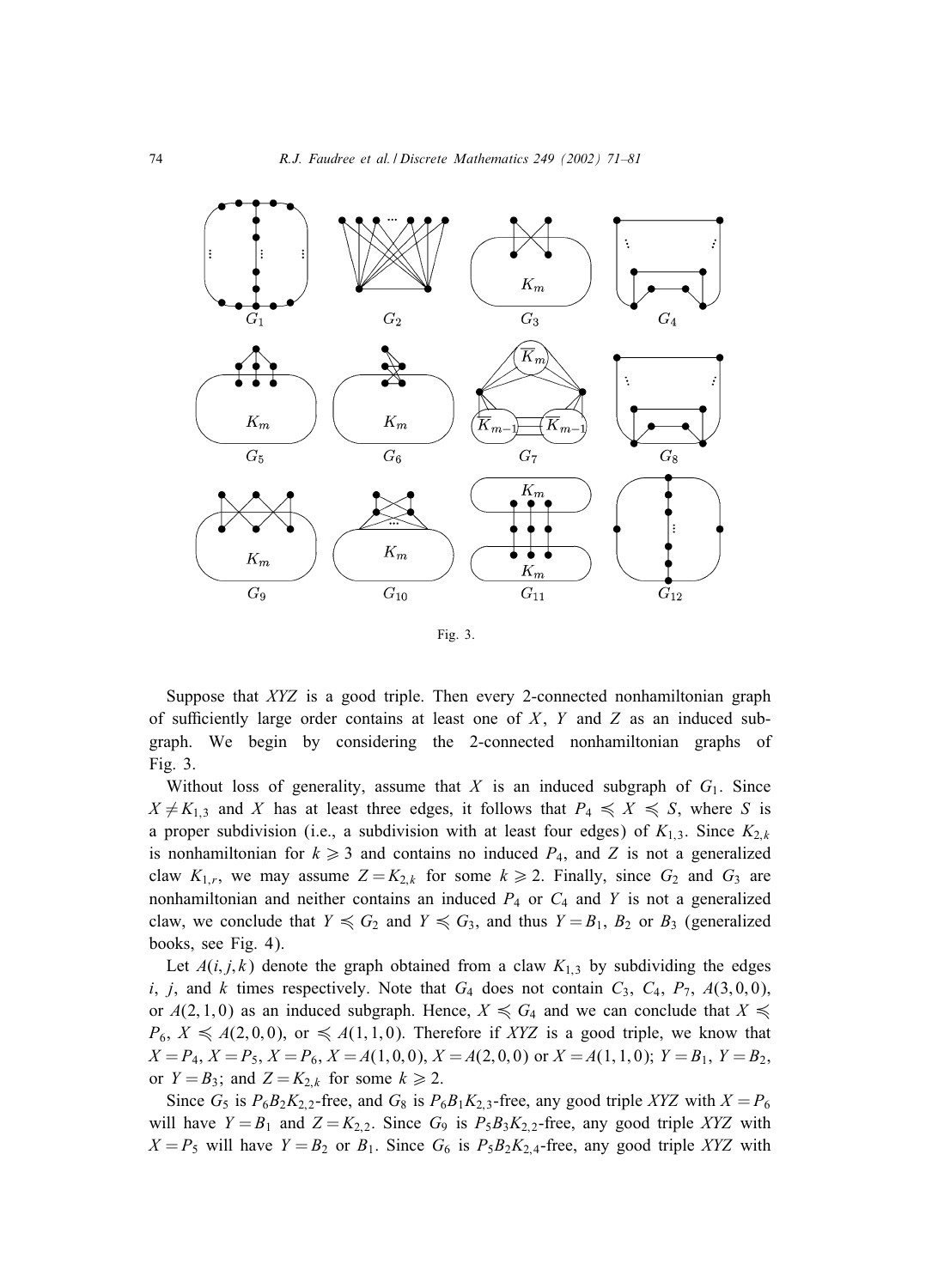

 $X = P_5$  and  $Y = B_2$  will have  $Z = K_{2,3}$  or  $Z = K_{2,2}$ . Since  $G_7$  is  $P_5B_1K_{2,n/3+1}$ -free, any good triple XYZ with  $X = P_5$  and  $Y = B_1$  will have  $Z = K_{2,k}$  for  $\le k \le \lfloor n/3 \rfloor$ .

The graph  $G_{10}$  is  $P_4B_3K_{2,4}$ -free, so any good triple XYZ with  $X = P_4$  and  $Y = B_3$ will have  $Z = K_{2,3}$  or  $K_{2,2}$ . The graphs  $K_{(n+1)/2,(n-1)/2}$  for n odd and  $K_{(n+2)/2,(n-2)/2}$  for *n* even are  $P_4B_1K_{2,\lceil (n+1)/2 \rceil+1}$ -free, so any good triple XYZ with  $X = P_4$  and  $Y = B_2$ will have  $Z = K_{2,k}$  for  $2 \le k \le [(n+1)/2]$ .

The graph  $G_{11}$  is  $A(2,0,0)B_2K_{2,2}$ -free, and the graph  $G_8$  is  $A(2,0,0)B_1K_{2,3}$ -free, so any good triple XYZ with  $X = A(2, 0, 0)$  will have  $Y = B_1$  and  $Z = K_{2,2}$ . Similarly,  $G_{11}$  is  $A(1, 1, 0)B_2K_{2,2}$ -free, and the graph  $G_{12}$  is  $A(1, 1, 0)B_1K_{2,3}$ -free so any good triple XYZ with  $X = A(1, 1, 0)$  will have  $Y = B_1$  and  $Z = K_{2,2}$ . As before,  $G_{11}$  is  $A(1,0,0)B_2K_{2,2}$ -free. For odd n, the graph obtained from the complete bipartite graph  $K_{(n+1)/2,(n-1)/2}$  by deleting a maximum matching is  $K_{2,(n-3)/2}$ -free as well as being  $A(1,0,0)B_1$ -free. The corresponding graph for *n* even gives an  $A(1,0,0)B_2K_{2,(n-2)/2}$ -free graph. Therefore, any good triple XYZ with  $X = A(1, 0, 0)$  will have  $Y = B_1$  and  $Z = K_{2,k}$ for  $2 \leq k \leq \lceil n/2 \rceil - 2$ .

This confirms that the only possible good triples that do not contain any generalized claws are those listed in Theorem 3.

## 3. Characterizing non-claw forbidden triples

In this section we will determine all of the "maximal" good triples when no graph of the triple is a generalized claw, which will complete the proof of Theorem 3.

In what follows, N(v) denotes the set of vertices adjacent to v (i.e., the *neighbors of v*) and  $N[v] = N(v) \cup \{v\}$  is the *closed neighborhood of v*. Also, if  $S \subseteq V(G)$ , then the subgraph induced by S will be denoted by  $\langle S \rangle$ .

**Theorem 4.** Let G be a 2-connected  $P_4B_2$ -free graph of order n. Then either  $G = K_n$ *or*  $G = K_{m,n-m}$  *for some m satisfying*  $2 \le m \le n/2$ .

**Proof.** Since G is  $B_2$ -free,  $N(v)$  is  $P_3$ -free for every vertex v of G. Consequently, each component of  $N(v)$  is complete. If  $N(v)$  is connected for each v, then  $G = K_n$ .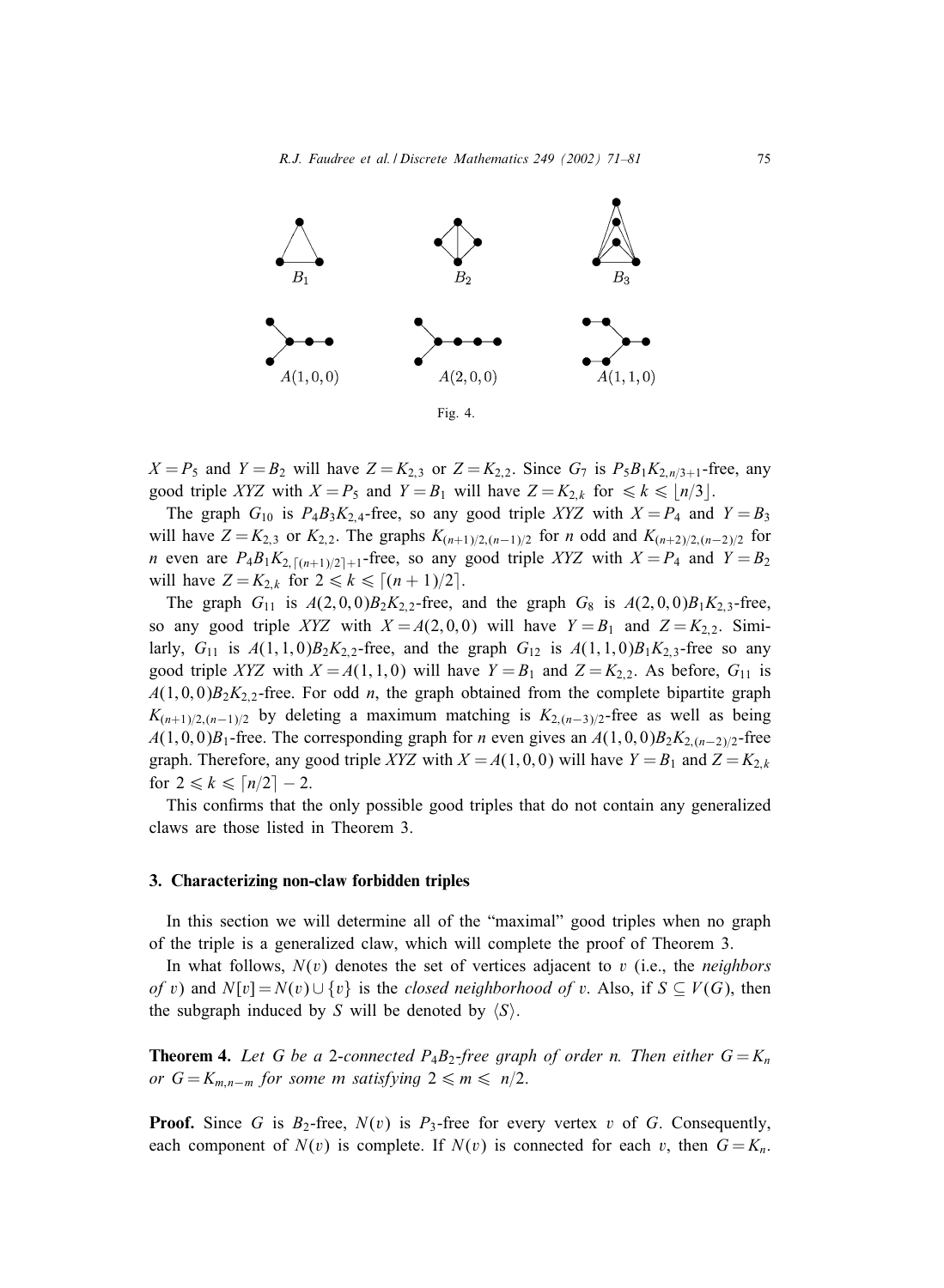Assume, then, that some vertex  $v$  has a disconnected neighborhood with components  $H_1, H_2, \ldots, H_t$ , with  $t \ge 2$ . Since G is 2-connected, there exists a vertex  $v_1 \in V(G) - N[v]$ that is adjacent to a vertex of  $H_1$ . Since G is  $P_4$ -free,  $v_1$  is adjacent to every vertex of  $H_2, H_3, \ldots, H_t$  and, consequently, to every vertex of  $H_1$  as well. If  $|V(H_i)| \geq 2$  for some *i*, then  $B_2 \le G$ . Thus, we may assume that  $\langle N[v] \cup \{v_1\} \rangle = K_{2,m}$  and  $N(v) \subseteq N(v_1)$ . Suppose  $N(v) \neq N(v_1)$ ; let  $w \in N(v_1) - N(v)$ , and let x and y be distinct vertices in  $N(v)$ . Then  $\langle {v, x, v_1, w} \rangle = P_4$  unless  $wx \in E(G)$ . Similarly, w is adjacent to y, which implies that  $B_2 \le G$ . Thus no such vertex w exists and  $N(v) = N(v_1)$ . Continuing in this fashion we see that  $G = K_{m,n-m}$ , for  $2 \le m \le n/2$ . □

**Corollary 1.** Let G be a 2-connected  $P_4B_2K_{2,\lceil (n+1)/2 \rceil}$ -free graph of order n. Then G *is hamiltonian*.

In [4] it was shown that every connected  $K_{1,3}P_4$ -free graph is traceable. This will be used in the proof of our next result.

**Theorem 5.** Let G be a 2-connected P<sub>4</sub>-free nonhamiltonian graph. Then, either  $B_3 \preccurlyeq$ G or  $K_{2,3} \leq G$ .

**Proof.** By Theorem 1,  $K_{1,3} \le G$ . Suppose  $\langle \{v, v_1, v_2, v_3\} \rangle = K_{1,3}$ , where v is the center of the claw. We consider two cases.

*Case* 1: Suppose  $N[v] = V(G)$ . Since G is 2-connected,  $V(G) - \{v\} = N(v)$  is connected. Since  $\langle N(v) \rangle$  is also  $P_4$ -free, it follows by the result in [4] that either  $N(v)$  is traceable or  $K_{1,3} \leq N(v)$ . Since G is nonhamiltonian, we conclude that  $K_{1,3} \leq N(v)$ , and so  $B_3 \leq G$ .

*Case* 2: Suppose  $N[v] \neq V(G)$ . Let  $x \in V(G) - N[v]$ . If x is adjacent to one of  $v_1$ ,  $v_2$ ,  $v_3$ , then x is adjacent to all three, since  $P_4 \npreceq G$ . Thus  $K_{2,3} \le G$ . If, on the other hand, x is adjacent to none of  $v_1$ ,  $v_2$ ,  $v_3$ , then since G is 2-connected, there is an  $x' \in N(v) - \{v_1, v_2, v_3\}$  such that  $xx' \in E(G)$ . Since  $P_4 \npreceq G$ , this implies that x' is adjacent to  $v_1, v_2$  and  $v_3$ , and so  $B_3 \le G$ .  $\Box$ 

Corollary 2. *If G is a* 2-*connected* P4B3K2;3-*free graph*; *then G is hamiltonian*.

Theorem 6. *If G is a* 2-*connected* P5-*free bipartite graph of order n*; *then*  $K_{2,\lceil n/2\rceil} \leq G.$ 

**Proof.** Let G be a 2-connected  $P_5$ -free bipartite graph of order n with partite sets  $V_1$  and  $V_2$  with  $|V_1| \leq |V_2|$ . Assume that  $K_{2,\lceil n/2 \rceil} \not\preceq G$ . Thus, at most one of the vertices of  $V_1$  has degree  $|V_2|$ . Let w be a vertex of  $V_1$  of largest degree and let x be a vertex of  $V_1 - \{w\}$ . Then  $d(x) < |V_2|$ , so there is a vertex  $u \in V_2$  not adjacent to x. Since G is 2-connected, there is an  $x-u$  path P in G that does not contain w. Furthermore, since  $P_5 \nleq G$ , we may assume that P has length 3, say  $P = (x, y, z, u)$ . Since G is 2-connected,  $d(x) \ge 2$ . Let t be any vertex in  $V_2 - \{u, y\}$  adjacent to x.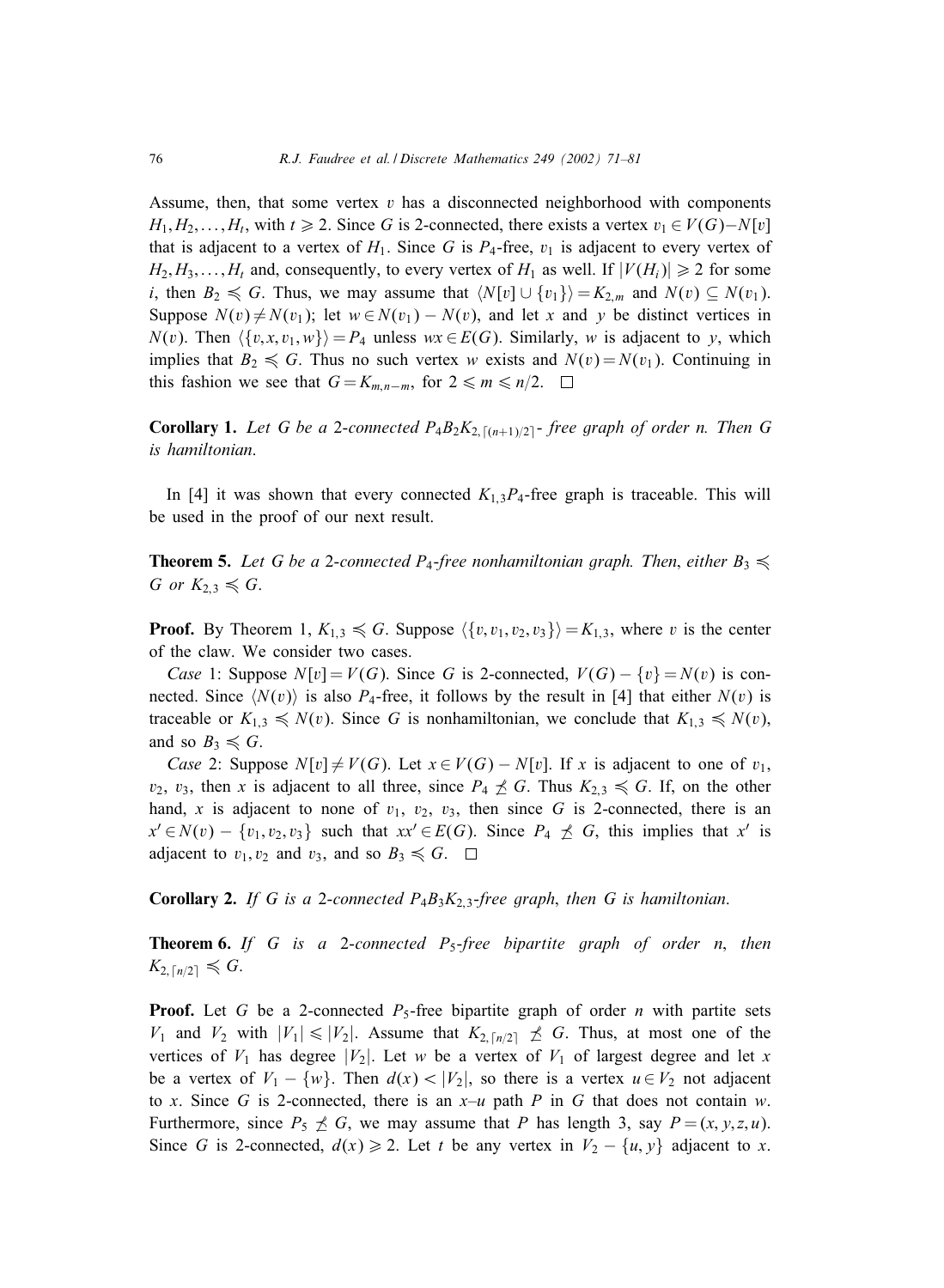Then  $Q=(u, z, y, x, t)$  is a path in G. Since x is not adjacent to u and  $P_5 \npreceq G$ , it follows that t is adjacent to z. Thus, z is adjacent to every vertex of  $V_2$  that is adjacent to x, as well as  $u$ , contradicting the choice of x. Consequently, G must be a complete bipartite graph, and thus  $K_{2,\lceil n/2 \rceil} \leq G$ .

**Theorem 7.** For n sufficiently large there are no 2-connected  $P_5B_1K_{2, \lfloor n/3 \rfloor}$ -free graphs *of order n*.

**Proof.** Suppose, to the contrary, that such a graph  $G$  exists. It follows from the previous theorem that G is not bipartite and, since  $B_1 = K_3 \nless G$ , that G contains an odd cycle of length at least 5. Let  $C$  be a shortest odd cycle in  $G$ . Then  $C$  is a 5-cycle since  $P_5 \nleq G$ ; say  $C = (v_0, v_1, v_2, v_3, v_4, v_0)$ . If  $x \in V(G) - V(C)$ , then x is adjacent to at least one vertex of C; otherwise  $P_5$  or  $B_1$  is an induced subgraph of G. Furthermore, x is adjacent to exactly two vertices of  $C$ , and these vertices are at a distance 2 in  $C$ , say  $v_{i-1}$  and  $v_{i+1}$ , with the subscripts taken modulo 5. Therefore, x can replace  $v_i$  in the cycle C. Thus  $V(G)$  can be partitioned into sets  $V_0$ ,  $V_1$ ,  $V_2$ ,  $V_3$ ,  $V_4$  such that the vertices in each  $V_i$  are independent and are adjacent to all vertices in  $V_{i-1}$  and  $V_{i+1}$  (subscripts modulo 5). These properties of the sets  $V_i$  follow since neither  $P_5$  nor  $B_1$  is an induced subgraph of G. Since  $K_{2, \lfloor n/3 \rfloor} \not\preceq G$ , it follows that exactly two of the "nonadjacent" sets  $V_i$  have  $|V_i| = 1$ , say  $V_0$  and  $V_2$ . Furthermore,  $|V_1| < |n/3|$ ,  $2 \le |V_2| < |n/3| - 1$ and  $2 \leq |V_4| < |n/3| - 1$ . Then, however,  $|V(G)| < n$ , which produces a contradiction. Thus, no such G exists.  $\Box$ 

**Theorem 8** (Vacuously). *If G is a 2-connected*  $P_5B_1K_{2,|n/3|}$ -free graph of sufficiently *large order n*; *then G is hamiltonian.*

The tree  $A(1,0,0)$  will play an important role in our next few results.

**Theorem 9.** If G is a 2-connected  $A(1,0,0)B_1$ -free graph of sufficiently large order n, then either G is hamiltonian or  $K_{2,\lceil n/2\rceil-2}\leqslant G$ .

**Proof.** Assume first that G is not bipartite. Let C be an odd cycle of shortest length. It follows that C is induced, since any chord would result in a shorter cycle. Then either  $V(C) = V(G)$  and G is hamiltonian or  $V(G) - V(C) \neq \emptyset$ . If G is not hamiltonian then there is a vertex  $x \in V(G) - V(C)$  that is adjacent to vertices of C. Since G is  $B_1$ -free, x cannot be adjacent to consecutive vertices of C. However, since G is  $A(1,0,0)$ -free there cannot be consecutive vertices of  $C$  both of which are nonadjacent to  $x$ . This implies that x is adjacent to alternate vertices of  $C$ , which contradicts the fact that  $C$ has odd length. Thus, G is hamiltonian.

Assume next that G is bipartite but not hamiltonian. Let  $V_1$  and  $V_2$  be the partite sets of G with  $|V_2| \ge |V_1|$ . Then  $|V_2| \ge n/2$  and, since G is 2-connected,  $|V_1| \ge 2$ . Since G is not hamiltonian, there is a vertex v of  $V_1$  of degree at least 3. Consider any other vertex w of  $V_1$ . Suppose  $N(v) \cap N(w) = \emptyset$  and choose v and w satisfying the above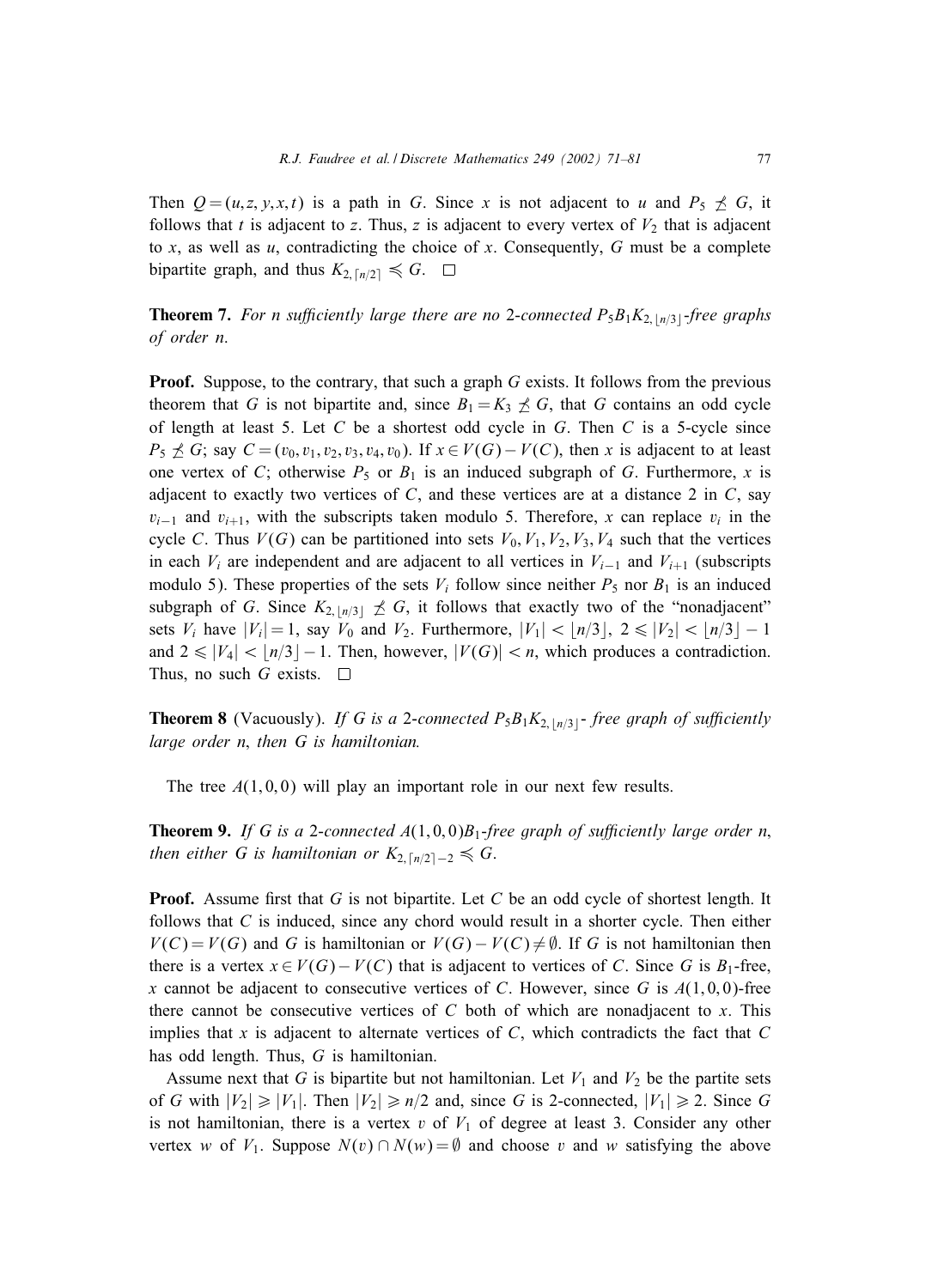condition which are the closest. Consider a shortest  $v-w$  path  $v = v_1, v_2, \dots, v_m = w$ . By the minimality of the v–w path, we have that  $m = 5$  and then  $v_3 \in V_1$  and  $v_3 \neq v_1, v_m$ . If  $v_3$  has two nonadjacencies in  $N(v)$ , then  $\langle N[v] \cup \{v_3\} \rangle$  contains  $A(1,0,0)$  as an induced subgraph. Thus  $v_3$  has at least two adjacencies in  $N(v)$ , and  $\langle N[v] \cup \{w\} \rangle$ contains  $A(1,0,0)$  as an induced subgraph, a contradiction. Hence, we may assume  $N(v) \cap N(w) \neq \emptyset$ , and let  $z \in N(v) \cap N(w)$ .

Note that w cannot have two nonadjacencies x and y in  $N(v)$ , since then  $\{\{x, y, z, v, w\}\}=A(1, 0, 0)$ . Similarly, w cannot have two adjacencies x, y outside of  $N(v)$  for otherwise  $\langle \{x, y, z, v, w\} \rangle = A_1$ .

Suppose  $w_1, w_2 \neq v$  in  $V_1$  each have an adjacency,  $x_1$  and  $x_2$ , respectively, in  $V_2 - N(v)$ and  $x_1 \neq x_2$ . Since  $w_1$  and  $w_2$  have at most one nonadjacency each in  $N(v)$ , there is at least one vertex z in  $N(v)$  adjacent to both of them. But then  $\langle \{z, v, w_1, w_2, x_1\} \rangle =$  $A(1,0,0)$ . It follows that  $|V_2 - N(v)| \le 1$ , and thus,  $K_{2, \lceil n/2 \rceil - 2} \le G$ .

**Corollary 3.** If G is a 2-connected  $A(1,0,0)B_1K_{2,\lceil n/2 \rceil-2}$ -free graph of sufficiently *large order*; *then G is hamiltonian*.

The *girth*  $q(G)$  of a graph G is the length of a shortest cycle in G. Our next result deals with 2-connected nonhamiltonian graphs of sufficiently large order and large girth. For convenience we let  $r = [(k-1)/2]$  and  $= |(k-1)/2|$ .

**Theorem 10.** Let G be a 2-connected, nonhamiltonian graph of order n with  $q(G) > k$ *for*  $(k \ge 3)$ . *Then for n sufficiently large*,  $A(r-2, r-2, k-2)$ ,  $A(r-1, r-1, s-1)$ , *and* P3<sup>r</sup> *are induced subgraphs of G*.

**Proof.** Let  $F_0 = A(r-1, r-1, k-2)$ , and let  $F_1$  denote the graph obtained by identifying a vertex of each of two disjoint cycles of length at least  $k + 1$ . Let  $F_2$  be a graph obtained from a cycle C of length at least  $3k + 1$  by adding a new vertex v, together with three disjoint (except for  $v$ ) paths from  $v$  to  $C$  in such a way that the endvertices of these paths are at distance at least  $k-1$  from each other along C. Let  $F_3$  be a graph that consists of adjacent vertices u and v together with three other disjoint  $u-v$  paths, each of length at least k. Let  $F_4$  be the graph that consists of four disjoint (except for u and v)  $u-v$  paths joining nonadjacent vertices u and v, where each path has length at least  $[(k - 1)/2] + 1$ .

Clearly, if a graph G contains any one of  $F_i$  as an induced subgraph, for  $0 \le i \le 4$ , then G also contains each of  $A(r-2, r-2, k-2)$ ,  $A(r-1, r-1, s-1)$ , and  $P_{3r}$  as an induced subgraph. We show, therefore, that if  $G$  is a 2-connected nonhamiltonian graph of order *n* with  $g(G) > k$  which contains no  $F_i$ , for  $0 \le i \le 4$ , then *n* is a bounded function of k. This will complete the proof of the theorem.  $\Box$ 

Suppose first that G contains an induced cycle C of length at least  $2k+1$ . Let P be a shortest path joining nonconsecutive vertices u and v on C such that  $|V(C) \cap V(P)| = 2$ . Overall, for such choices of u and v on C, choose u and v so that they are as close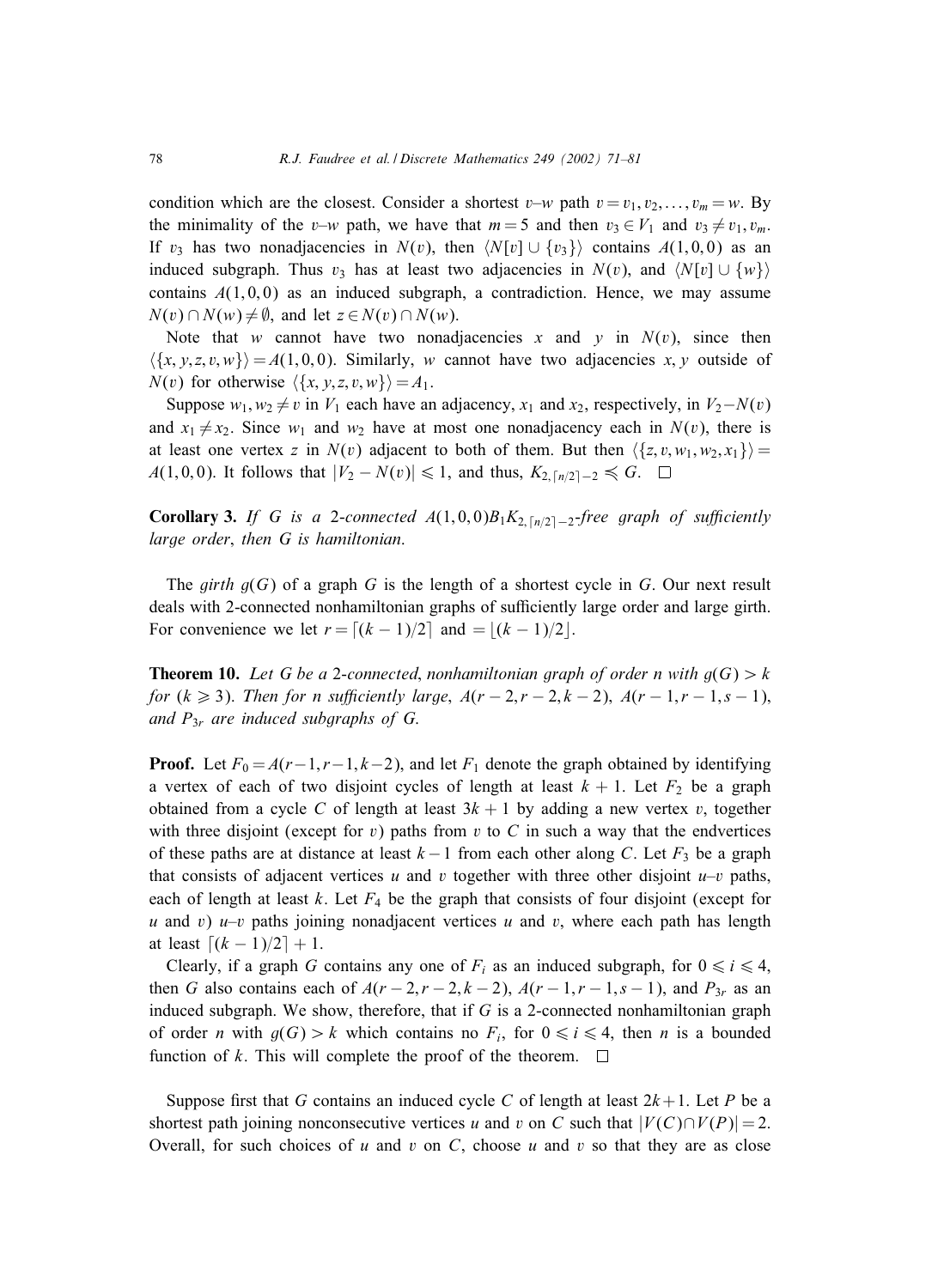on C as possible. Let C' be the resulting cycle consisting of P and the shortest  $u-v$ path on C. Clearly,  $C'$  is induced and thus an  $F_0$  results as an induced subgraph, since  $g(G) > k$ . Hence, we may assume that G has no induced cycles of length at least  $2k + 1$ .

This bound on the length of induced cycles of G implies that G has vertices of high degree, say at least  $31k$ . Pick a vertex v of degree at least  $31k$  and let C be a shortest cycle of G containing v. Necessarily,  $k < |V(C)| \le 2k$ . Label the vertices in  $V(G) - V(C)$  that are adjacent to v as  $v_1, v_2, \ldots, v_m$ , where  $m \geq 31k - 2$ . Note that if  $v_i$  were adjacent to some two vertices of C, then  $g(G) = 4$  and  $k = 3$ , and so the result follows immediately.

Let  $S_0 = V(C) \cup \{v_1, \ldots, v_m\} - \{v_1\}$ . Find a shortest path  $P_1$  from  $v_1$  to  $\langle S_0 \rangle$  in G. Choose, if possible, such a  $P_1$  that ends on C. Let  $S_1 = S_0 \cup V(P_1)$ . Find a shortest path  $P_2$  from  $v_2$  to  $\langle S_1 \rangle$  in G. Choose such a path whose final vertex is closest to C in  $\langle S_1 \rangle$ . Let  $S_2 = S_1 \cup V(P_2)$ . Continue, in this fashion, to finally find a shortest path  $P_m$  from  $v_m$  to  $\langle S_{m-1} \rangle$  in G, choosing such a path whose final vertex is closest to C in  $\langle S_{m-1} \rangle$ . Let  $S_m = S_{m-1} \cup V(P_m)$ .

If some  $P_i$  ends at a neighbor of v off of C, then G contains  $F_1$  as an induced subgraph. If some  $P_i$  ends at a vertex in  $S_m$  at a distance at least 2 from C in  $\langle S_m \rangle$ , then again  $G$  contains  $F_1$  as an induced subgraph. Thus, to avoid the contradiction that G contains  $F_1$  as an induced subgraph we have that every  $P_i$ , for  $1 \leq j \leq m$ , ends on C, and is called a path of type I, or ends at a vertex at distance one from C in  $\langle S_m \rangle$ , and is called a path of type II.

If four paths of type I end at the same vertex of C, then G contains  $F_3$  or  $F_4$  as an induced subgraph. Therefore, the number of paths of type I is atmost  $3|V(C)| \leq 6k$ . Similarly, if five paths of type II end at the same vertex of  $C$ , then  $G$  contains  $F_3$ or  $F_4$  as an induced subgraph. Therefore, the number of paths of type II is atmost  $4(6k) = 24k$ . Thus,  $d_G(v) \le m+2 \le 6k+24k+2 < 31k$ , which produces a contradiction and completes the proof.  $\Box$ 

**Corollary 4.** Let G be a 2-connected  $A(2,0,0)B_1K_{2,2}$ -free graph of sufficiently large *order*; *then G is hamiltonian*.

**Corollary 5.** Let G be a 2-connected  $A(1,1,0)B_1K_{2,2}$ -free graph of sufficiently large *order*; *then G is hamiltonian*.

In fact, it is easy to see that if G is a 2-connected  $A(1,1,0)$ ,  $B_1$ ,  $K_{2,2}$ -free graph of order *n* then  $G = C_n$ .

In fact, it is easy to see that if G is a 2-connected  $A(1,1,0)B_1K_2$ , free graph of sufficiently large order, then  $G$  must by a cycle.

**Corollary 6.** Let G be a 2-connected  $P_6B_1K_{2,2}$ -free graph of sufficiently large order, *then G is hamiltonian*.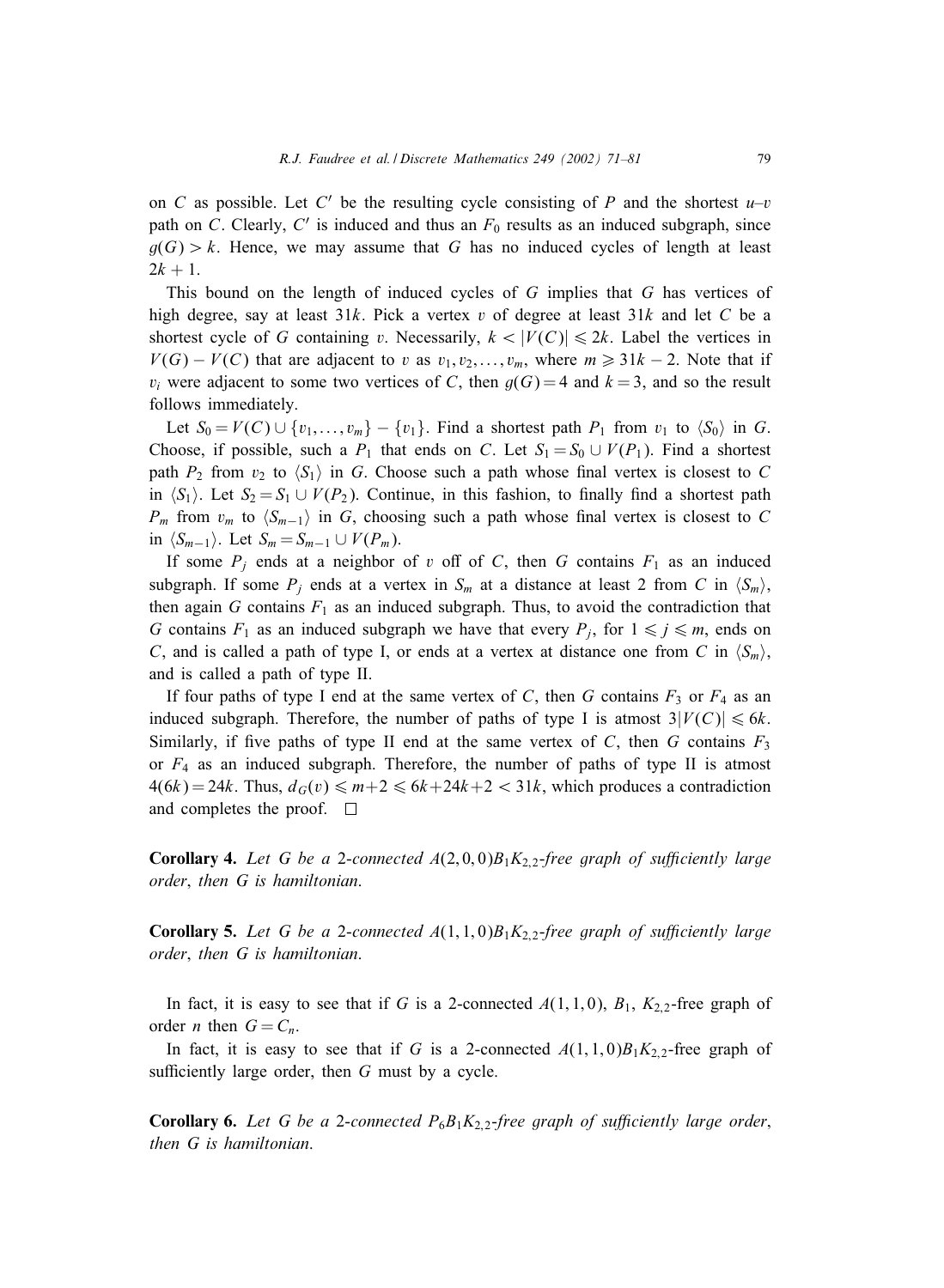Our next theorem gives the last maximal good triple for this section. Since the techniques used to prove Theorem 9 are similar in nature to those used in previous proofs, we will simply outline the proof.

**Theorem 11.** *If G is a 2-connected*  $P_5B_2K_{2,3}$ *-free graph of sufficiently large order*, *then G is*  $K_{1,3}$ *-free.* 

Proof (Outline).

Suppose, to the contrary, that G has an induced claw. Let  $v$  be the center of the claw and  $v_1$ ,  $v_2$  and  $v_3$  be the remaining vertices of the claw.

*Fact* 1:  $\langle N(v) \rangle$  consists of disjoint complete subgraphs since G is  $B_2$ -free.

*Fact* 2:  $\langle N(v) \rangle$  has at most one nontrivial component. If this were not the case, then  $\langle N(v) \rangle$  would have two nontrivial components  $C_1$  and  $C_2$ , and, since G is 2-connected, G would contain a (shortest) path P from  $C_1$  to  $C_2$  in  $G - v$ . But then G contains either an induced  $P_5$  or an induced  $B_2$ .

*Fact* 3:  $\langle N(v) \rangle$  has at most three components. If this were not the case, then  $\langle N(v) \rangle$ would have at least four (complete) components  $C_1$ ,  $C_2$ ,  $C_3$  and  $C_4$ , at most one of which, say  $C_1$ , is nontrivial. Again, looking at the shortest path P from  $C_1$  to  $C_2$  and a case-by-case analysis, we find that G contains either an induced  $P_5$ ,  $B_2$ , or  $K_{2,3}$ .

*Fact* 4:  $\langle N(v) \rangle = \langle \{v_1, v_2, v_3\} \rangle = K_{1,3}$ . Otherwise, either  $P_5 \preccurlyeq G$ ,  $B_2 \preccurlyeq G$  or  $K_{2,3} \preccurlyeq G$ . *Fact* 5: One of  $v_1, v_2, v_3$ , say  $v_1$ , has a large collection of neighbors, say S, such

that  $\langle S \rangle$  is complete and, in G, each vertex of S is not adjacent to  $v_2$  or  $v_3$ ; otherwise,  $K_{2,3} \le G$  results.

*Fact* 6: No such graph G exists since G is 2-connected, for otherwise  $B_2$  or  $P_5$ would be an induced subgraph.  $\Box$ 

It was shown in [2] that every 2-connected  $K_{1,3}P_5$ -free is hamiltonian.

**Corollary 7.** If G is a 2-connected  $P_5B_2K_{2,3}$ -free graph of sufficiently large order, *then G is hamiltonian*.

**Proof.** Such a graph is  $K_{1,3}P_5$ -free.  $\Box$ 

This exhausts all of the possibilities, thus completing the proof of Theorem 3, and characterizing these triples.

## 4. Questions

Brousek [3] determined all triples XYZ with  $X = K_{1,3}$  such that XYZ-free implies the graph is hamiltonian, but none of the pairs of the triple implies hamiltonian. Many such triples were excluded because of small examples. Hence, it is natural to ask the following question.